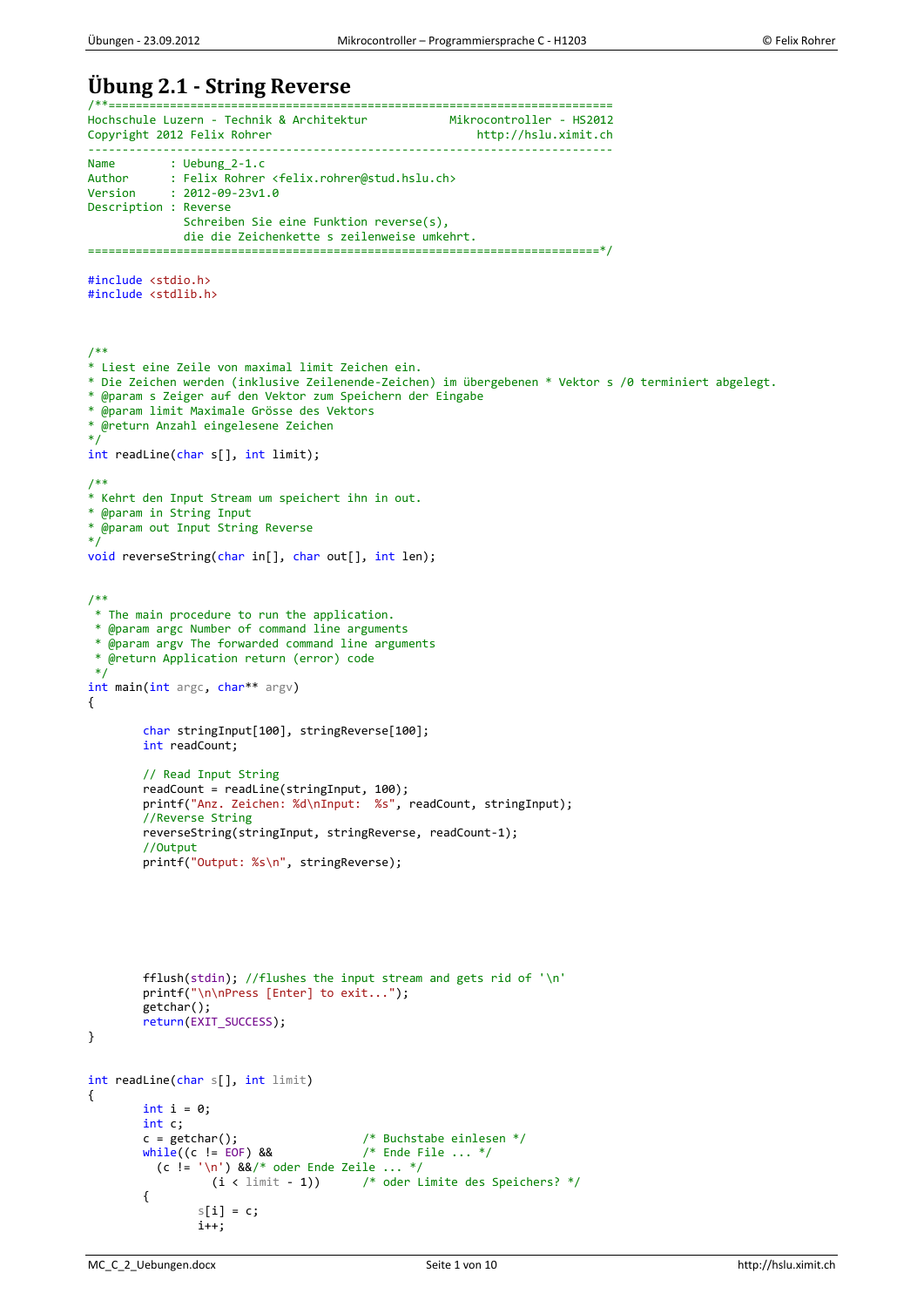}

MC\_C\_2\_Uebungen.docx Seite 2 von 10 http://hslu.ximit.ch

```
c = getchar();
         }
         if (c == '\n')
        {
                 s[i] = ' \n\rangle^n; /* Zeilenumbruch anfügen! */
                 i+1;
        }<br>s[i] = '\0';<br>return i;
                                           \frac{1}{3} Zeichenkette-Ende anfügen! */
                                                    /* Anzahl gelesene Zeichen zurückgeben */
}
void reverseString(char in[], char out[], int len)
{
         int i = 0;
         for (; i<len; i++)
        {
               out[i] = in[len-i-1];
        }
        out[i] = ' \0';
```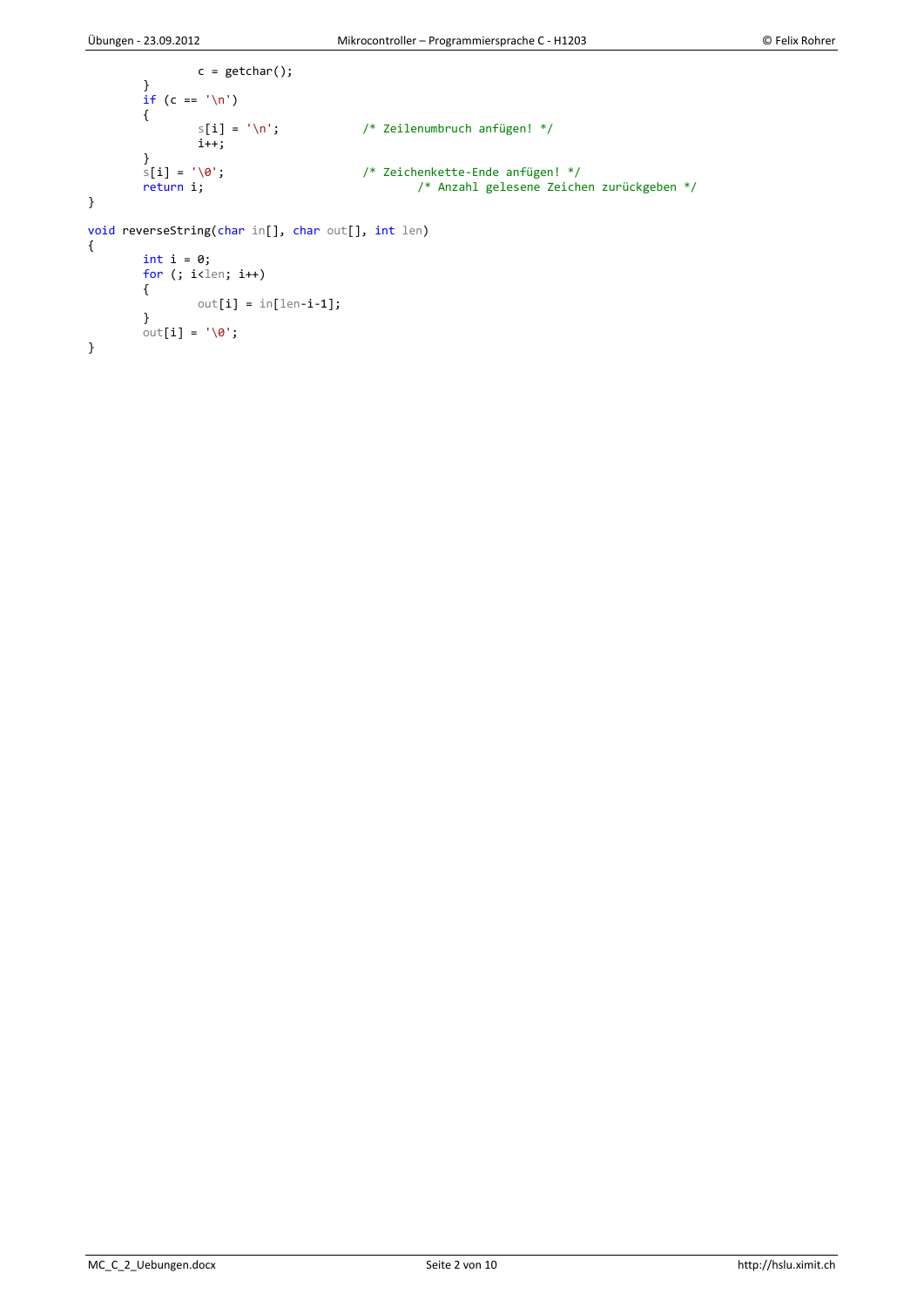## **Übung 2.2 - Integer to String**

/\*\*========================================================================== Hochschule Luzern - Technik & Architektur Mikrocontroller - HS2012<br>Copyright 2012 Felix Rohrer http://hslu.ximit.ch Copyright 2012 Felix Rohrer ----------------------------------------------------------------------------- Name : Uebung\_2-2.c<br>Author : Felix Rohrer Author : Felix Rohrer <felix.rohrer@stud.hslu.ch><br>Version : 2012-09-23v1.0  $: 2012 - 09 - 23v1.0$ Description : Integer to String Schreiben Sie eine Funktion char\* itoa(int i), welche die übergebene Integerzahl in dezimaler Darstellung als Zeichenkette zurück gibt. ===========================================================================\*/ #include <stdio.h> #include <stdlib.h> #include <math.h> #include <string.h> /\*\* \* Berechnet die Anzahl stellen einer Zahl \* @param number Zahl von der die anzahl Stellen gesucht sind \* @return Anzahl Stellen \*/ int getDigitCount(int number); /\*\* \* Gibt die Zahl als String zurück \* @param i Zahl als Integer \* @return Zahl als String \*/ char\* itoa(int i); /\*\* \* Kehrt den Input Stream um speichert ihn in out. \* @param in String Input \* @return String Reverse \*/ char\* reverseString(char in[]); /\*\* \* The main procedure to run the application. \* @param argc Number of command line arguments \* @param argv The forwarded command line arguments \* @return Application return (error) code \*/ int main(int argc, char\*\* argv) { int wert; char \*result; // Wert einlesen printf("Wert als Integer (auch negativ): "); scanf("%d", &wert); // Integer to ASCII  $result = itoa(wert);$ printf("Result: %s\n", result); fflush(stdin); //flushes the input stream and gets rid of '\n' printf("\n\nPress [Enter] to exit..."); getchar(); return(EXIT\_SUCCESS); } int getDigitCount(int number) {  $if(number != 0)$  { return (int)log10(abs(number)) + 1; } else { return 1; } } char\* itoa(int i) { int countDigit = 0; int pos =  $0$ ; int isPositive = 1;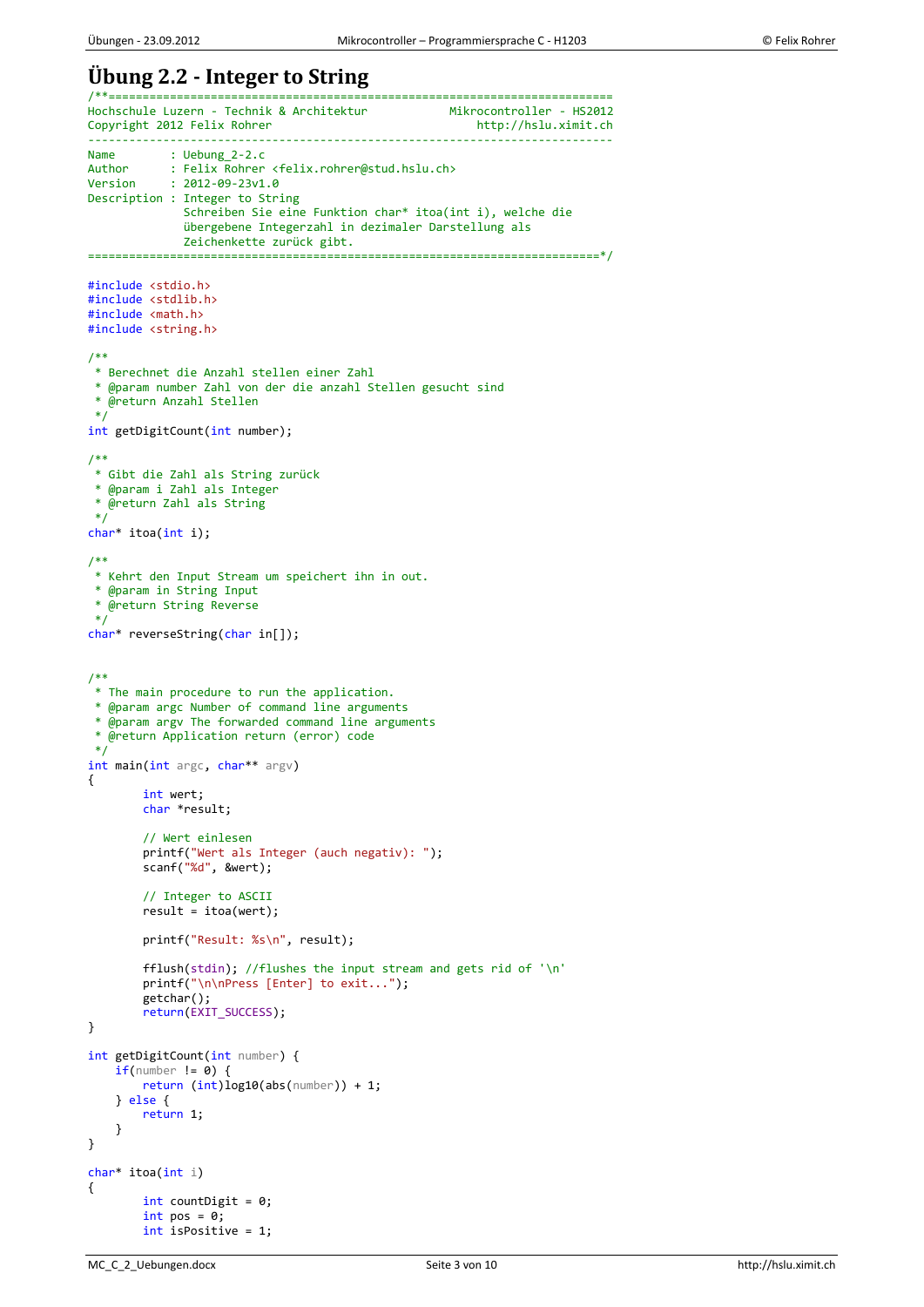}

{

}

```
char *res;
        // Anzahl Stellen ermitteln
        countDigit = getDigitCount(i);// printf("GetDigitCount(%d): %d\n", i, countDigit);
        if (i < 0)
        {
                isPositive = 0;
                countDigit++;
                i = abs(i);}
        // Speicher für String reservieren
        res = malloc(sizeof(char) * countDigit + 1);
        if (res)
        {
                while(i != 0){
                        res[pos] = (char) (i % 10 + 48); // + 48 für ASCII Werti / = 10;pos++;
                }
                if (!isPositive) 
                {
                        res[pos] = '-';
                        pos++;
                }
                res[pos] = ' \0';res = reverseString(res);
        }
        else
        {
                printf("Error bei Speicherallokation...\n");
        }
        return res;
char* reverseString(char in[])
        int len = strlen(in);
        int i = 0;
        char tmp;
        for (; i<(len/2); i++)
        {
                tmp = in[i];in[i] = in[len-i-1];in[ien-i-1] = tmp;}
        return in;
```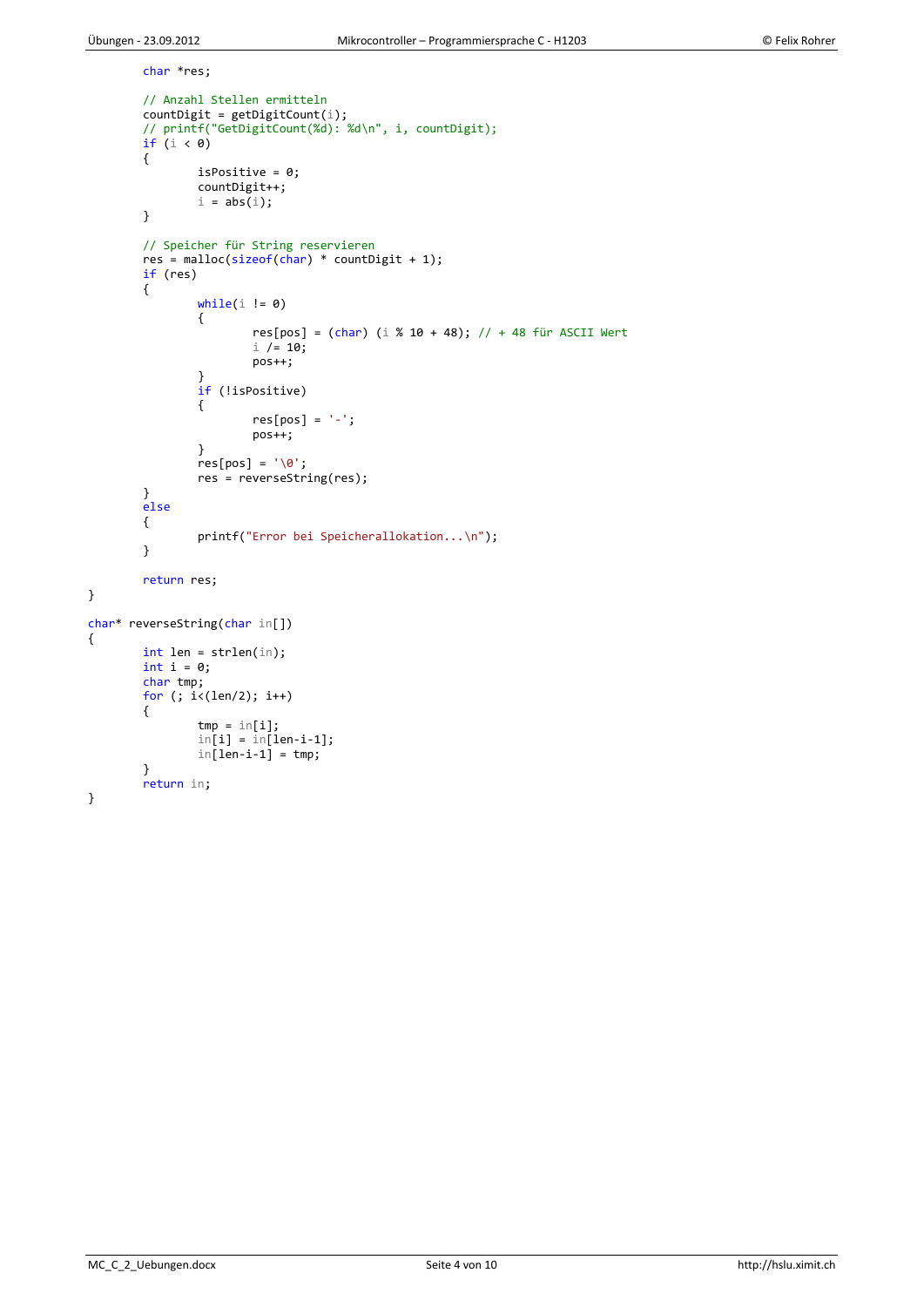### **Übung 2.3 - Vektoren, malloc, realloc**

```
/**==========================================================================
Hochschule Luzern - Technik & Architektur
Copyright 2012 Felix Rohrer, Mike Estermann
-----------------------------------------------------------------------------
Name : Uebung_2-3.c<br>Author : Felix Rohrer
            : Felix Rohrer <felix.rohrer@stud.hslu.ch>
               Mike Estermann <mike.estermann@stud.hslu.ch>
Version : 2012-09-23v1.0
Description : Entwurf Übung mit Vektoren und malloc / realloc
===========================================================================*/
#include <stdio.h>
#include <stdlib.h>
#include <windows.h>
#include <time.h>
/**
* Memory Allozieren
 * @param size Anzahl MB die alliziert werden sollen
 * @return int-Vector
*/
int* allocate(long size);
/**
 * Sensless-Methode um den Vector zu benutzen.
 * Random Nummern speichern und wieder lesen.
 * @param vector Pointer auf den Vector
 */
void useVector(int *vector);
/**
* The main procedure to run the application.
 * @param argc Number of command line arguments
 * @param argv The forwarded command line arguments
 * @return Application return (error) code
 */
int main(int argc, char** argv)
{
        // Variablen definieren
        int wert;
         long size;
         int *vector;
        // get size
        printf("Wie viel MB soll alloziert werden: ");
        scanf("%d", &wert);
        size = wert * 1024 * 1024; // Eingaben in MB umrechnen
        fflush(stdin); //flushes the input stream and gets rid of '\n'
        // allocate vector
        vector = allocate(size);
        // use vector
        printf("\n[Enter] druecken um den Speicher zu benutzen...");
        getchar();
        useVector(vector);
        // free memory
        printf("\n[Enter] druecken um den Speicher freizugeben...");
        getchar();
        free(vector);
        // exit
        printf("\n\nPress [Enter] to exit...");
        getchar();
        return(EXIT_SUCCESS);
}
/**
 * Memory Allozieren
 * @param size Anzahl MB die alliziert werden sollen
 * @return int-Vector
 */
int* allocate(long size)
{
        // Variablen definieren
        const int steps = 20;
```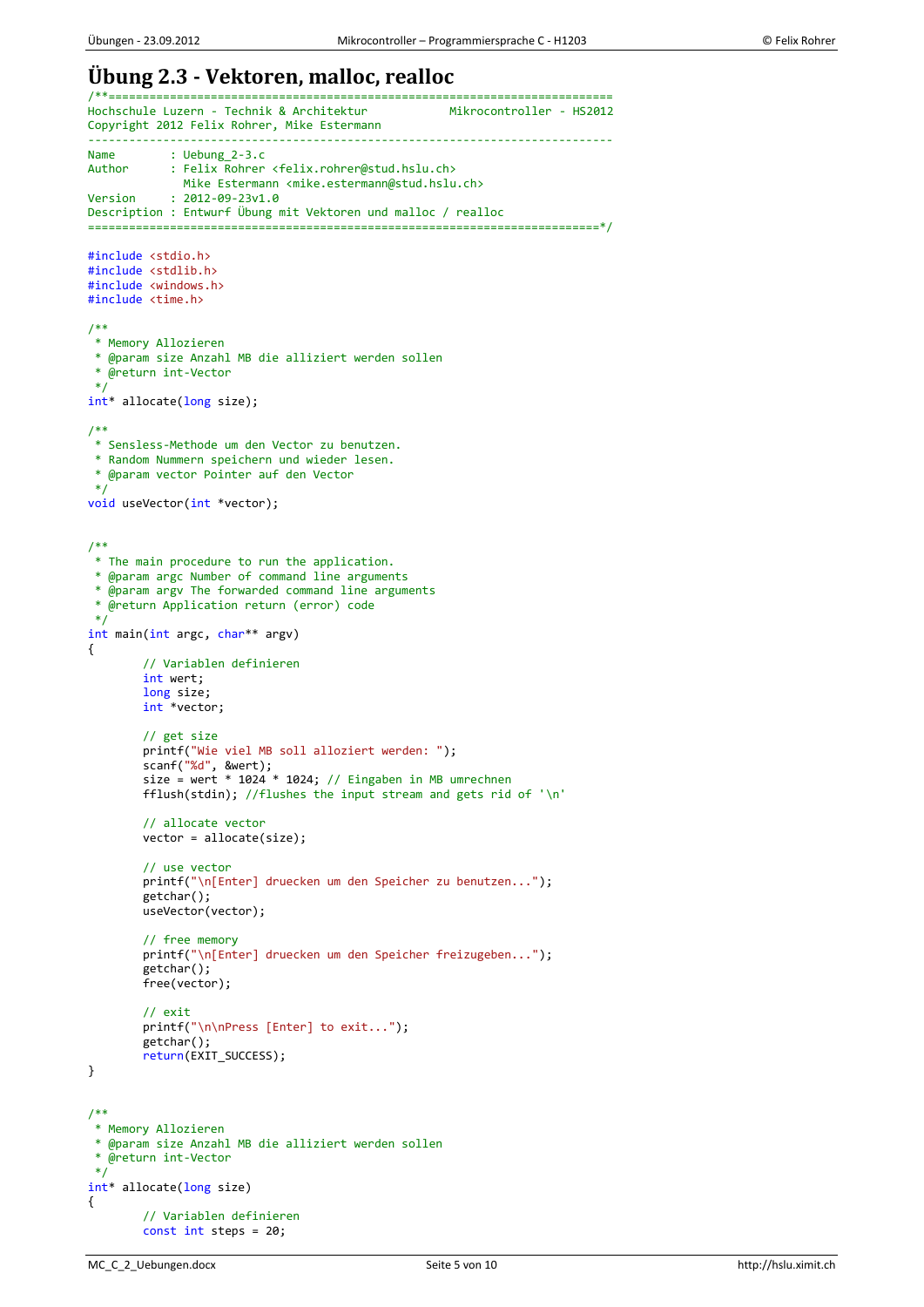```
int index = 0;
        int *vector;
        // calc size based on integer-size
        size = size / sizeof(int);// Allocate the memory
        for (; index < steps; index++)
        {
                 // Allocate or reallocate memory
                 vector = (\text{int}^*)((\text{index} == 0) ? malloc(\text{size})fint) * size / steps) : realloc(vector,
(sizeof(int) * size / steps) * index));
                if (vector == NULL) 
                {
                         // Error
                         perror("\nNicht genug Speicher vorhanden!\n\n");
                         // Exit
                         exit(EXIT_FAILURE);
                }
                // delay for demo
                Sleep(500);
                printf("Memory allocated: %d\n", ((sizeof(int) * size * (index + 1)) / steps));
        }
        // return pointer of the new vector
        return vector;
}
/**
* Sensless-Methode um den Vector zu benutzen.
 * Random Nummern speichern und wieder lesen.
 * @param vector Pointer auf den Vector
 */
void useVector(int *vector)
{
        // Variablen definieren
        int index;
        int countNumbers = 10;
        // Initialize random generator
        srand(time(NULL));
        // generate random numbers
        for (index = 0; index < countNumbers; index++)
        {
                *(vector + index) = rand();}
        // print numbers
        for(intex = 0; index < countNumbers; index++){
                printf("%i. %i\n", index + 1, *(vector + index));
        }
}
```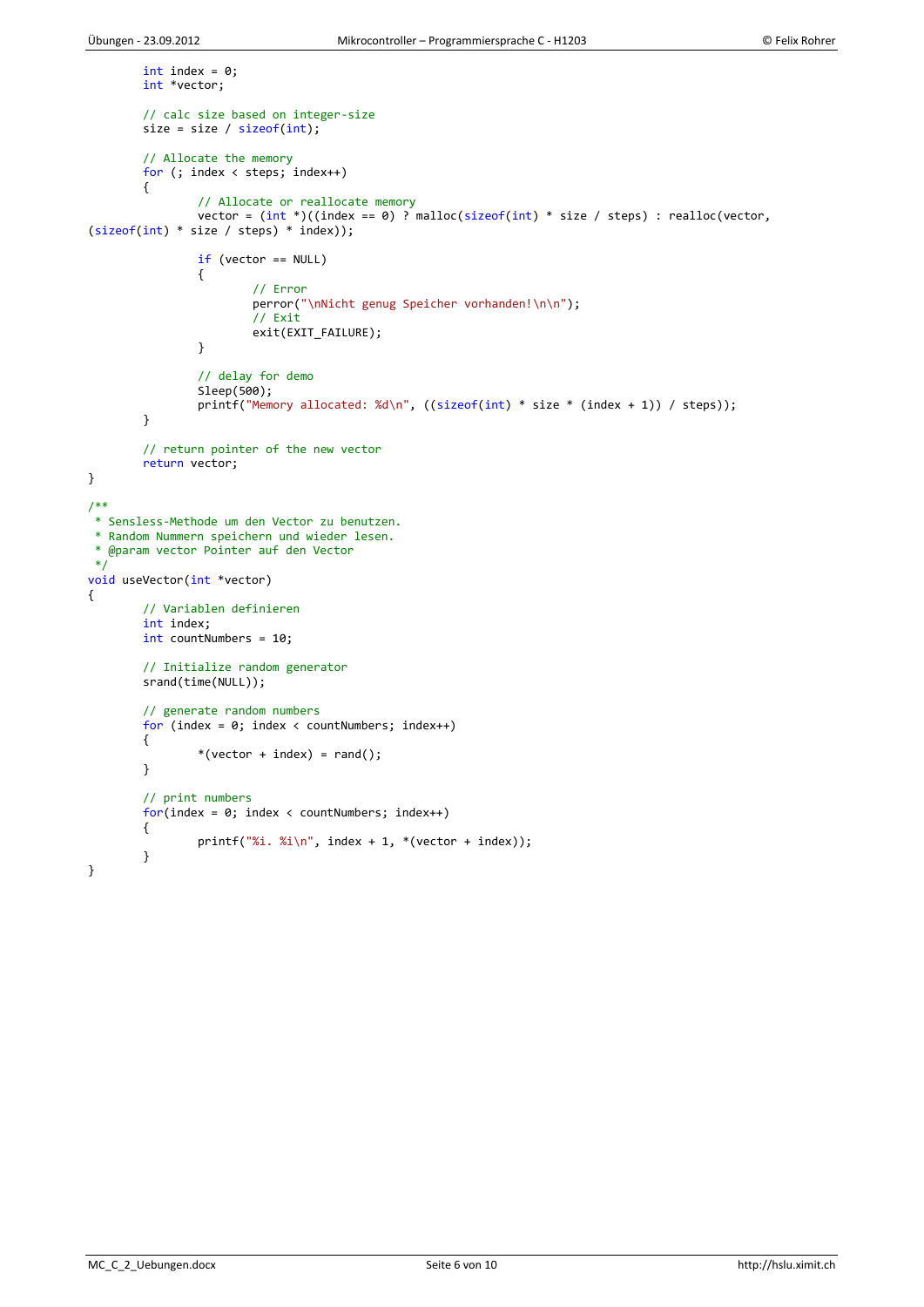### **Übung 2.4 - Enum to String** /\*\*==========================================================================

Hochschule Luzern - Technik & Architektur Mikrocontroller - HS2012<br>Copyright 2012 Felix Rohrer http://hslu.ximit.ch Copyright 2012 Felix Rohrer ----------------------------------------------------------------------------- Name : Uebung\_2-4.c<br>Author : Felix Rohrer Author : Felix Rohrer <felix.rohrer@stud.hslu.ch><br>Version : 2012-09-23v1.0  $: 2012 - 09 - 23v1.0$ Description : Enum to String ===========================================================================\*/ #include <stdio.h> #include <stdlib.h> #include <string.h> typedef enum Color\_ { BLACK, // Wert 0 RED, // Wert 1 ORANGE, // Wert 2, usw YELLOW, GREEN, BLUE, VIOLET } Color\_t; /\*\* \* Gibt den Namen einer Farbe zurück \* @param color ENUM der Farbe \* @return String mit dem Namen der Farbe \*/ char\* getColorName(Color\_t color); /\*\* \* The main procedure to run the application. \* @param argc Number of command line arguments \* @param argv The forwarded command line arguments \* @return Application return (error) code  $\overline{\overline{}}$ int main(int argc, char\*\* argv) { // use return value char \*colorName; colorName = getColorName(RED); printf("Color: %s\n", colorName); // pass direct to printf() printf("Color: %s\n", getColorName(YELLOW)); // use Number insted of ENUM printf("Color: %s\n", getColorName(0)); // unknow Color printf("Color: %s\n", getColorName(99)); fflush(stdin); //flushes the input stream and gets rid of '\n' printf("\n\nPress [Enter] to exit..."); getchar(); return(EXIT\_SUCCESS); } /\*\* \* Gibt den Namen einer Farbe zurück \* @param color ENUM der Farbe \* @return String mit dem Namen der Farbe \*/ char\* getColorName(Color t color) { const int COLORNAME\_MAX\_LEN = 10; // Max. 9 Zeichen für den Namen +  $\emptyset$  !  $char*$  colorName =  $\overline{malloc}(\text{sizeof}(\text{char}) * \text{COLORNAME}\_MAX\_LEN);$ if (colorName) // Memory allocation successfully { switch (color) { case BLACK: strcpy(colorName, "Black"); break; case RED: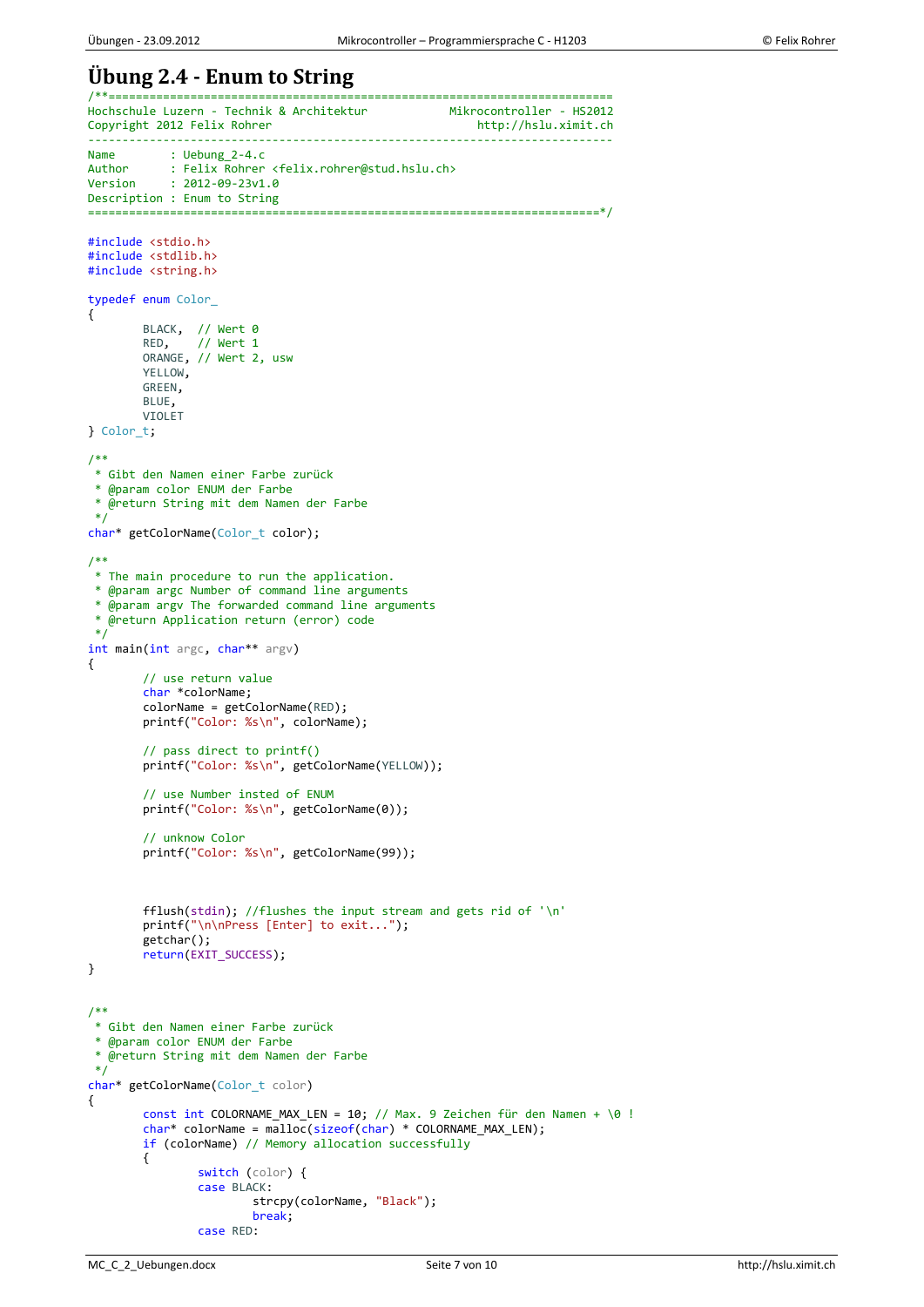}

```
strcpy(colorName, "Red");
                break;
        case ORANGE:
                strcpy(colorName, "Orange");
                break;
        case YELLOW:
                strcpy(colorName, "Yellow");
                break;
        case GREEN:
                strcpy(colorName, "Green");
                break;
        case BLUE:
                strcpy(colorName, "Blue");
                break;
        case VIOLET:
                strcpy(colorName, "Violet");
                break;
        default:
                strcpy(colorName, "UNKNOW");
                break;
        }
}
else
{
        // Memory allocation failed!
        perror("Error allocate Memory!");
        exit(EXIT_FAILURE);
}
return colorName;
```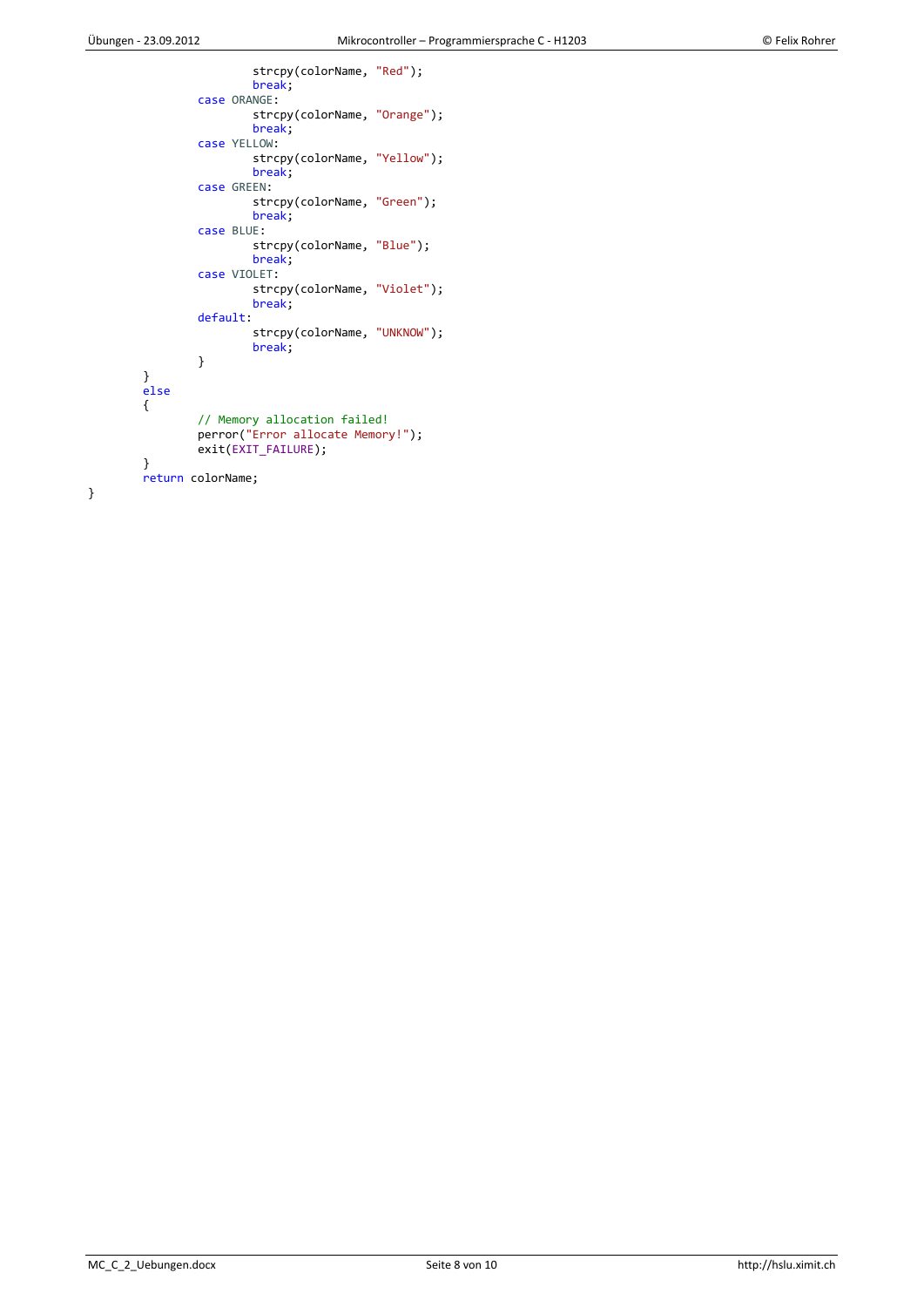#### **Übung 2.5 - strcat** /\*\*================================================================================================ Hochschule Luzern - Technik & Architektur<br>Copyright 2012 Felix Rohrer Mikrocontroller - HS2012 Copyright 2012 Felix Rohrer --------------------------------------------------------------------------------------------------- Name : Uebung\_2-5.c<br>Author : Felix Rohrer Author : Felix Rohrer <felix.rohrer@stud.hslu.ch><br>Version : 2012-09-23v1.0  $: 2012 - 09 - 23v1.0$ Description : strcat Schreiben Sie die Funktion mystrcat(s, t) (Sting concatenate) mit Zeiger, welche eine Zeichenkette t an das Ende der Zeichenkette s kopiert. Zur Erinnerung: Das '/0' Zeichen markiert das Ende einer Zeichenkette. =================================================================================================\*/ #include <stdio.h> #include <stdlib.h> /\*\* \* Kopiert String t ans Ende von String s. \* Vorsicht: String s muss genügend gross sein! \*/ void mystrcat(char \*s, const char \*t); /\*\* \* The main procedure to run the application. \* @param argc Number of command line arguments \* @param argv The forwarded command line arguments \* @return Application return (error) code \*/ int main(int argc, char\*\* argv) { char input1[256]; char input2[128]; printf("Erste Zeichenkette: "); scanf("%s", input1); printf("\nZweite Zeichenkette: "); scanf("%s", input2); mystrcat(input1, input2); printf("\nErgebnis von strcat: %s\n", input1); fflush(stdin); //flushes the input stream and gets rid of '\n' printf("\n\nPress [Enter] to exit..."); getchar(); return(EXIT\_SUCCESS); } /\*\* \* Kopiert String t ans Ende von String s. \* Vorsicht: String s muss genügend gross sein! \*/ void mystrcat(char \*s, const char \*t) { while (\*s) //solange kein \0 gefunden s++; // bis ans ende von s gehen while  $(*s++ = *t++)$  // t an s anhängen ; // work done in der while-bedingung }